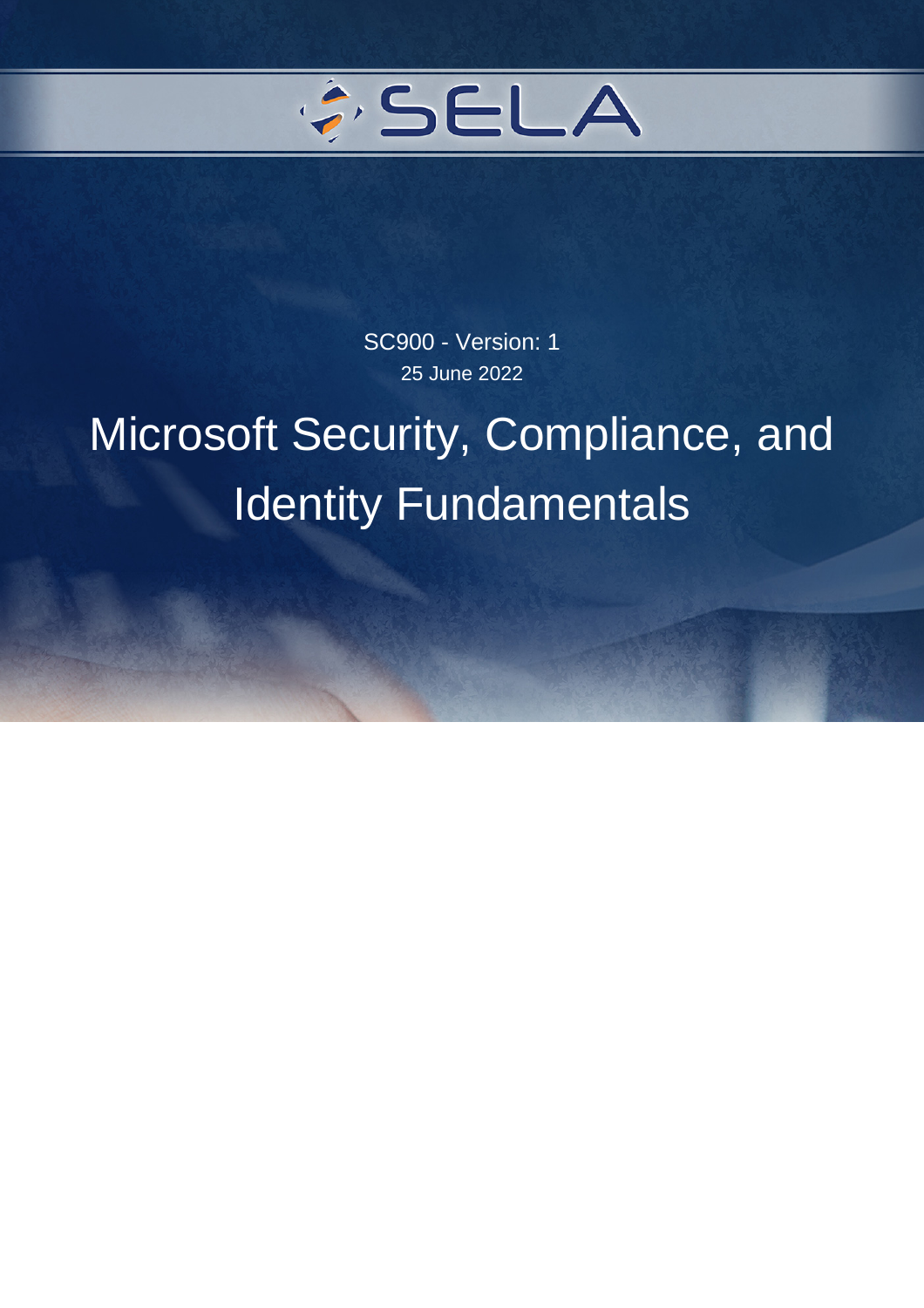

# Microsoft Security, Compliance, and Identity Fundamentals

SC900 - Version: 1

## **4** 2 days Course

#### Description: Ĩ

This course provides foundational level knowledge on security, compliance, and identity concepts and related cloud-based Microsoft solutions

#### Intended audience: Ï

The audience for this course is looking to familiarize themselves with the fundamentals of security, compliance, and identity (SCI) across cloud-based and related Microsoft services. The content for this course aligns to the SC-900 exam objective domain. Candidates should be familiar with Microsoft Azure and Microsoft 365 and understand how Microsoft security, compliance, and identity solutions can span across these solution areas to provide a holistic and end-to-end solution

#### Prerequisites: L,

General understanding of networking and cloud computing concepts. General IT knowledge or any general experience working in an IT environment. General understanding of Microsoft Azure and Microsoft 365.

#### Objectives: Ĭ

Describe basic concepts of security, compliance, and identity. Describe the concepts and capabilities of Microsoft identity and access management solutions.

Describe the capabilities of Microsoft security solutions.

Describe the compliance management capabilities in Microsoft.

## Topics: